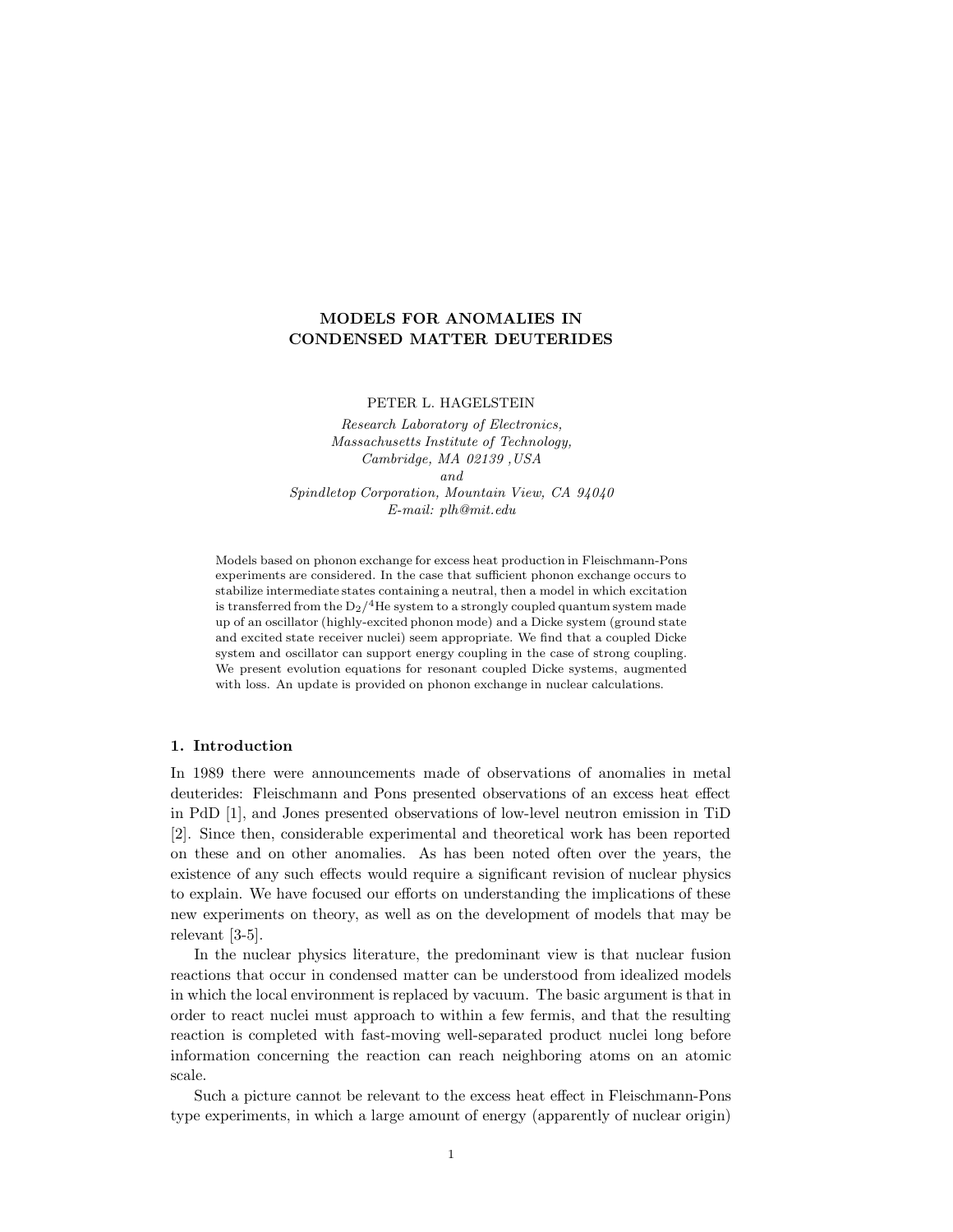

Figure 1. Scheme proposed for excess energy production. Molecular deuterium in condensed matter makes transitions to <sup>4</sup>He states through intermediate  $n+3$ He states, with stabilization of the intermediate state through large angular momentum transfer associated with phonon exchange. The excitation is transferred to other species, which undergo fast phonon-mediated excitation transfer reactions among themselves, transferring energy to the excited phonon mode a few tens of phonons at a time.

appears and commensurate <sup>4</sup>He is detected. The experimental results are consistent with some new kind of reaction mechanism that acts as if

$$
d+d \longrightarrow {}^{4}\text{He} + 23.8 \text{ MeV (heat)}
$$

In vacuum, two deuterons can react to produce <sup>4</sup>He; however, energy and momentum conservation results in the energy being carried off by an energetic gamma. No such gammas or other energetic particles are present in association with the Fleischmann-Pons excess heat effect. In our view this indicates that the lattice participates in the reaction in some way, and that vacuum models will not be relevant. Our approach then is based on including the lattice (or more generally, the condensed matter environment) in the initial formulation at the outset [3-5]. In such a formulation one finds that phonon exchange can occur during the fusion process. For fast incoherent fusion reactions, the exchange of a phonon or two does not impact the fusion rate or products in a significant way, so that the predictions of vacuum models are generally preserved within the new formulation. The new model opens the door to a coupling between nuclear reactions that occur at different sites, as long as two or more phonons are exchanged at each site with a highly excited common phonon mode. In this case, there is the possibility of new second-order or higher-order quantum processes. We have discussed these ideas in some detail in our earlier ICCF conference papers, to which the interested reader is referred.

# **2. Model for excess heat production**

2

At present, we are considering a model for excess heat production that is illustrated schematically in Figure 1. There are a number of ideas that are incorporated in this scheme. All transitions are mediated by phonon exchange (or by the exchange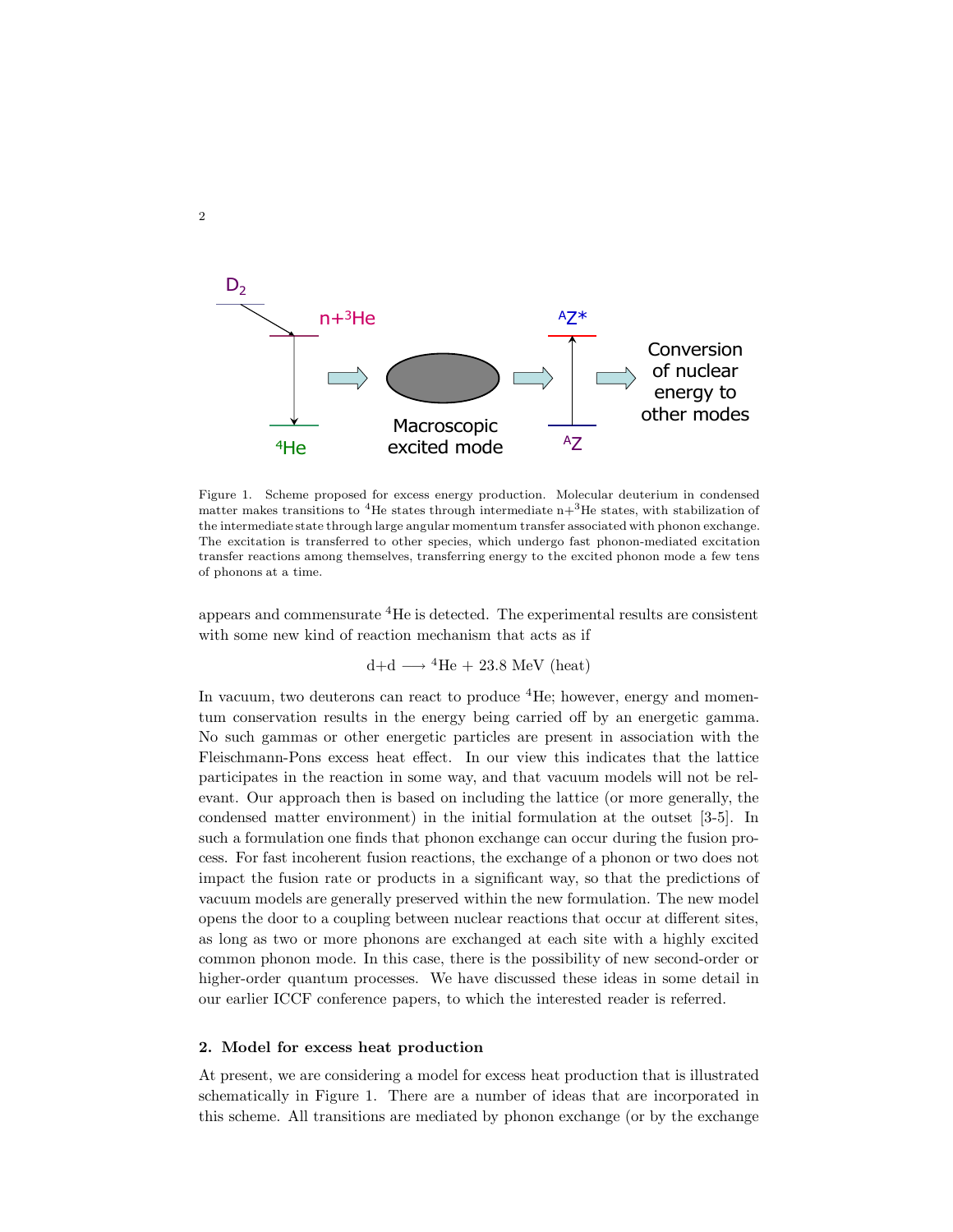of similar quanta of a macroscopic condensed matter system that produces local acceleration of nuclei). In order to couple to the lattice, all individual nuclear transitions must involve a neutral, such as  $n+3He \rightarrow 4He$ , so that the initial and final states appear to the lattice to have different mass (since the lattice does not see neutrals). In the case of <sup>A</sup>Z, the excited state  $(^{A}Z)^{*}$  is one in which there is a neutron or neutron cluster and a lower mass daughter with charge Z. Excitation is transferred from the  $D_2/4$ He system on the right to the receiver nuclei on the left. In our early work we considered that <sup>4</sup>He would be appropriate receiver nuclei in this sense, but it is clear that other nuclei such as Pd or other host lattice nuclei should be able to participate, with neutron-rich isotopes being able to couple more easily to the lattice. As in our earlier publications, we consider the initial fuel to consist of molecular  $D_2$  in condensed matter (we note that a similar scheme should be possible for HD).

To analyze this kind of scheme, we require two different basic tools. On the one hand, we need to analyze the microscopic interactions between nucleons in order to understand phonon exchange and develop estimates for transition matrix elements. In addition, we would like to understand the structure of the intermediate  $n+3He$ state, and the stability of excited neutral plus daughter states in general that are involved in the fast excitation transfer on the receiver side. On the other hand, we need models that are relevant to the many-site version of the problem. For example, we have discussed in previous papers that such models give rise to Dicke enhancement factors, and that tunneling in the coherent version of the problem appears through a rate linearly dependent on the Gamow factor, rather than through the square of the Gamow factor as in the case of incoherent transitions. In what follows, we will consider both problems.

#### **3. Coupled oscillator and two-level systems**

To address many site issues, we have been investigating models made up of two-level systems and an oscillator. The simplest example of a model that implements the ideas outlined above is given by

$$
\hat{H} = \frac{\Delta E}{2} \hat{\Sigma}_z^{(1)} + \frac{\Delta E}{2} \hat{\Sigma}_z^{(2)} + \hbar \omega_0 \hat{a}^\dagger \hat{a} \n+ V e^{-G} \left[ \hat{\Sigma}_+^{(1)} + \hat{\Sigma}_-^{(1)} \right] (\hat{a} + \hat{a}^\dagger)^{m_1} + U \left[ \hat{\Sigma}_+^{(2)} + \hat{\Sigma}_-^{(2)} \right] (\hat{a} + \hat{a}^\dagger)^{m_2}
$$
\n(1)

In this model the  $D_2/4$ He system is represented by the first set of two-level systems, under the assumption that sufficient phonon exchange is present to allow transitions through the n+<sup>3</sup>He intermediate state with negligible loss. The  $D_2$  and <sup>4</sup>He states are modeled as equivalent two-level systems (superscript 1 here), with transitions between these states represented with a hindered (by a tunneling factor  $e^{-G}$ ) transition involving the exchange of up to  $m_1$  phonons. The receiver side nuclear states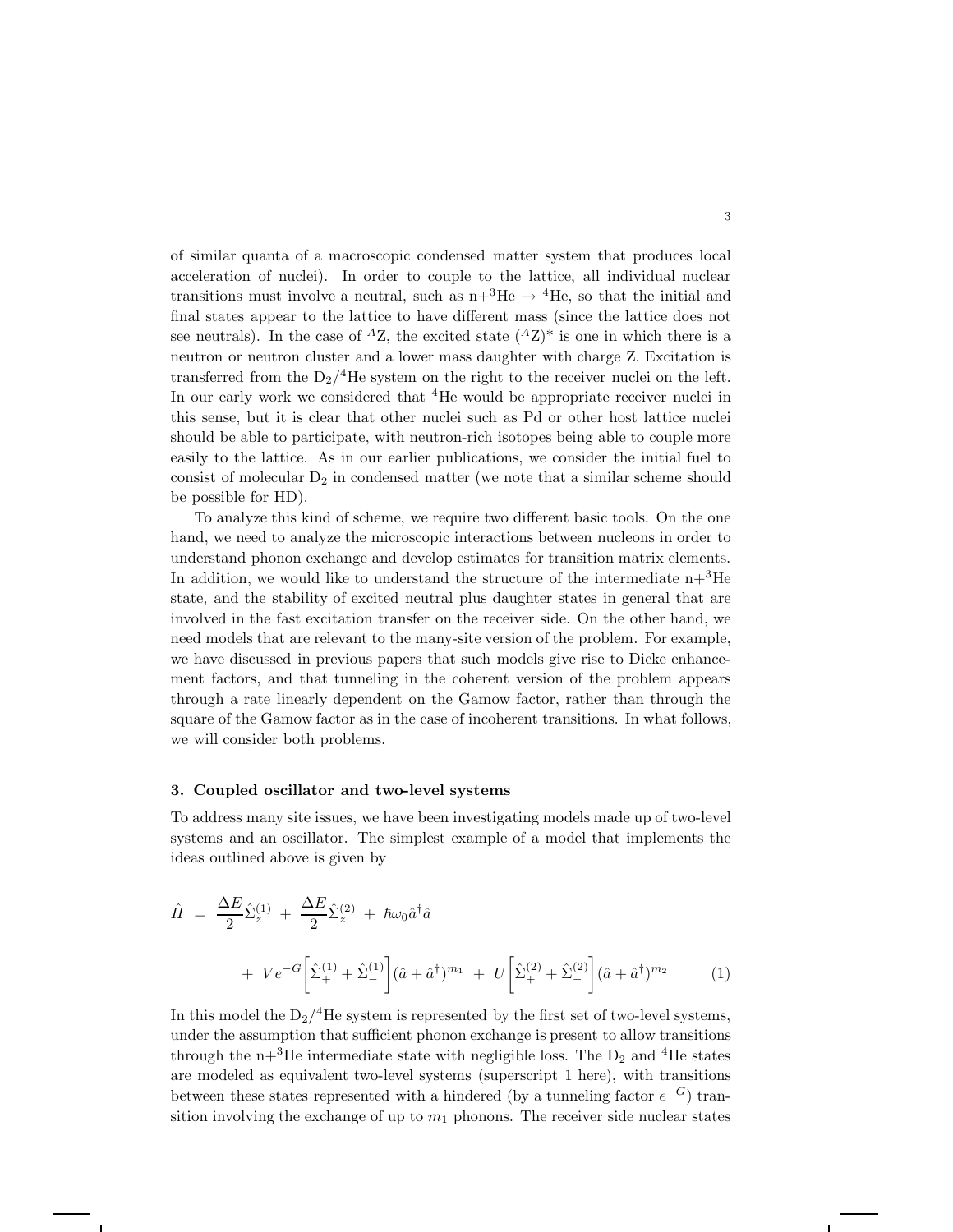

Figure 2. In the limit that the receiver-side two-level systems are strongly coupled to the oscillator, then it is useful to think in terms of two-level systems coupled to a coupled oscillator and Dicke system hybrid.

are also modeled as equivalent two-level systems (superscript 2) with unhindered transitions involving the exchange of up to  $m_2$  phonons.

## **3.1.** *Receiver as coupled two-level system and oscillator*

In this model, the receiver-side system alone is composed of two-level systems that is strongly coupled to an oscillator. Since transitions involving the first set of twolevel systems are weak, we can think of the system in terms of weak transitions from two-level systems (the  $D_2/4$ He systems) to a hybrid coupled oscillator and Dicke system. This is picture schematically in Figure 2.

If we adopt such a view, then we become interested in understanding the hybrid system. The receiver-side Hamiltonian is

$$
\hat{H}_r = \frac{\Delta E}{2} \hat{\Sigma}_z^{(2)} + \hbar \omega_0 \hat{a}^\dagger \hat{a} + U \left[ \hat{\Sigma}_+^{(2)} + \hat{\Sigma}_-^{(2)} \right] (\hat{a} + \hat{a}^\dagger)^{m_2} \tag{2}
$$

# **3.2.** *Localization issues*

The models under discussion are relatively complicated, and it is appropriate to make use of all tools available to gain understanding of how the models work. In the case of the coupled oscillator and Dicke system, there is an interesting and relevant limit that we need to consider. In the limit that the number of oscillator quanta is very large, and also that the number of excited states of the two-level system is also very large, then it is possible to develop analytic solutions. For simplicity, we focus on a version of the model with single phonon exchange  $(m_2 = 1)$ , in which case the limit of the coupled oscillator and Dicke model approaches

$$
\hat{H}_r \rightarrow \Delta EN + \hbar \omega_0 n + g \Delta E (\hat{\delta}_+^n + \hat{\delta}_-^n) (\hat{\delta}_+^N + \hat{\delta}_-^N) \tag{3}
$$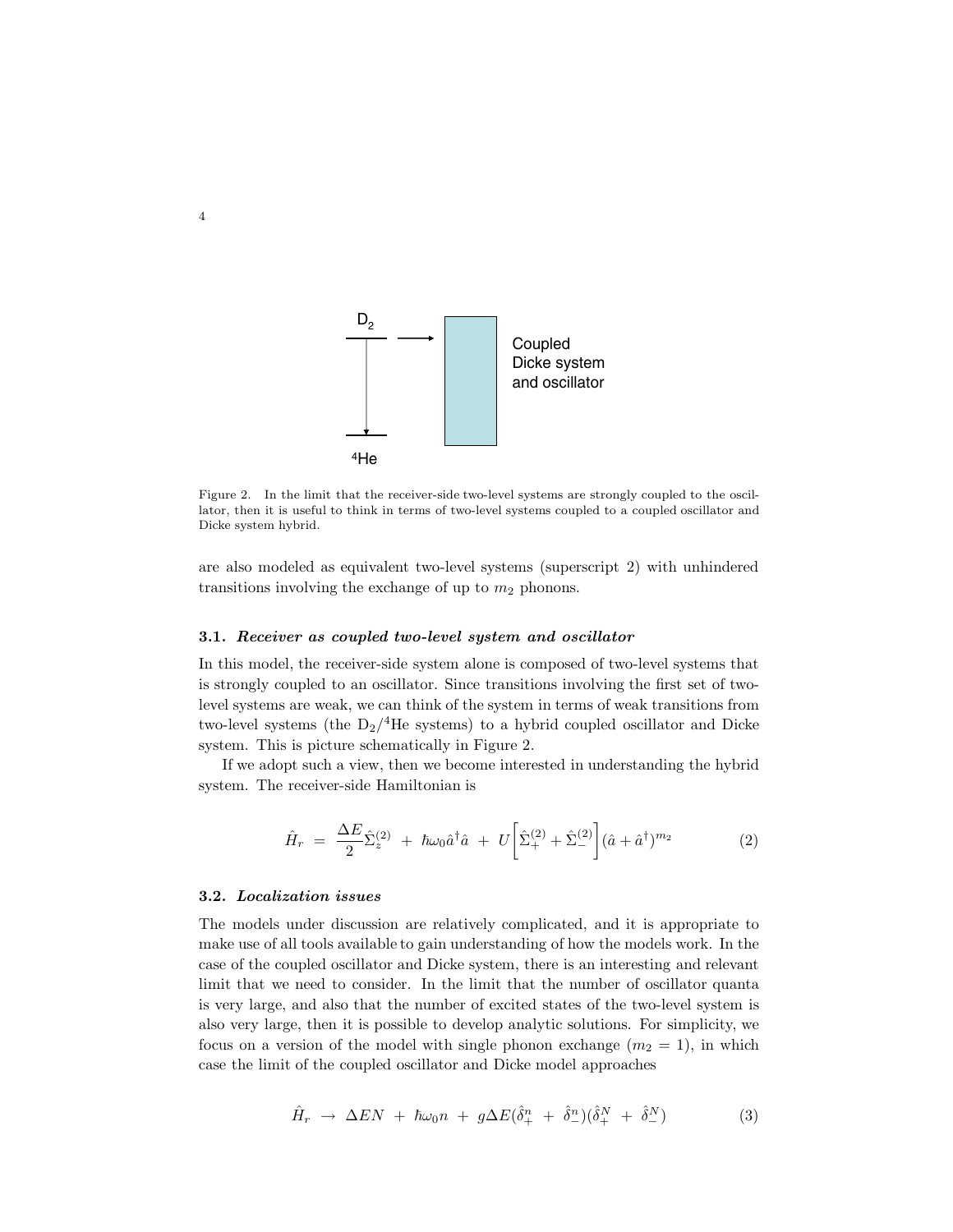This Hamiltonian has localized even eigenfunctions given by

$$
\Phi_{N_0,n_0}^{even}(N,n) =
$$
\n
$$
\begin{cases}\nJ_{(N-N_0)+(n-n_0)}\left(-\frac{4g\Delta E}{\Delta E+\hbar\omega_0}\right) J_{(N-N_0)-(n-n_0)}\left(-\frac{4g\Delta E}{\Delta E-\hbar\omega_0}\right) N+n \text{ even} \\
0 & N+n \text{ odd}\n\end{cases}
$$
\n(4)

The associated eigenvalues are given by

$$
E_{N_0,n_0} = N_0 \Delta E + n_0 \hbar \omega_0 \tag{5}
$$

Very similar eigenfunctions occur for  $N_0 + n_0$  odd.

## **3.3.** *Dynamics and slowly varying g*

Although we have an important limit of the coupled model in which localized solutions occur. What this means specifically is that the system will develop fluctuations in n and N that are on the order of the coupling constant  $g$ . For net conversion of nuclear energy into phonon energy, a simple fluctuation is not helpful – we need large numbers of oscillator quanta to be converted, far more than g. Consequently, we need to understand what effects are capable of making the eigenfunctions delocalized. In addition, we might expect that the rate for net energy transfer between the two systems may be relatively small.

Since  $g$  is essentially the interaction matrix element divided by the transition energy, it can be on the general order of the number of receiver-side two-level systems (if we are able to arrange for half to be excited), since the underlying interaction strength per nucleus is probably on the order of a few MeV. Hence, the coupled system in this kind of model is very strongly coupled, and fluctuations will be very large. As a result, the coupling strength  $g$  will vary over the eigenfunction in the  $(N, n)$  configuration space, which can result in a finite (but small) rate of net energy transfer.

From the results of numerical calculations some intuition has emerged concerning the dynamics associated with this system (when  $g$  is not fixed as a constant). This kind of model appears to be able to make rapid transitions between states with different N (two-level system excitation) with little phonon exchange. Such dynamics can occur on a frequency scale that is on the general order of  $g\Delta E/\hbar$ . Transient solutions can be developed which show occupation of states that correspond to  $\Delta E/\hbar\omega_0$  phonons exchanged on a frequency scale that is on the general order of  $g\omega_0$ . However, these solutions tend to have roughly equal amounts of components with fewer or more phonons.

We are looking instead for slower dynamics where all states occupied have roughly the same energy, in which nuclear energy is traded off for oscillator energy. Since constant  $q$  produces localization, one might expect that variations in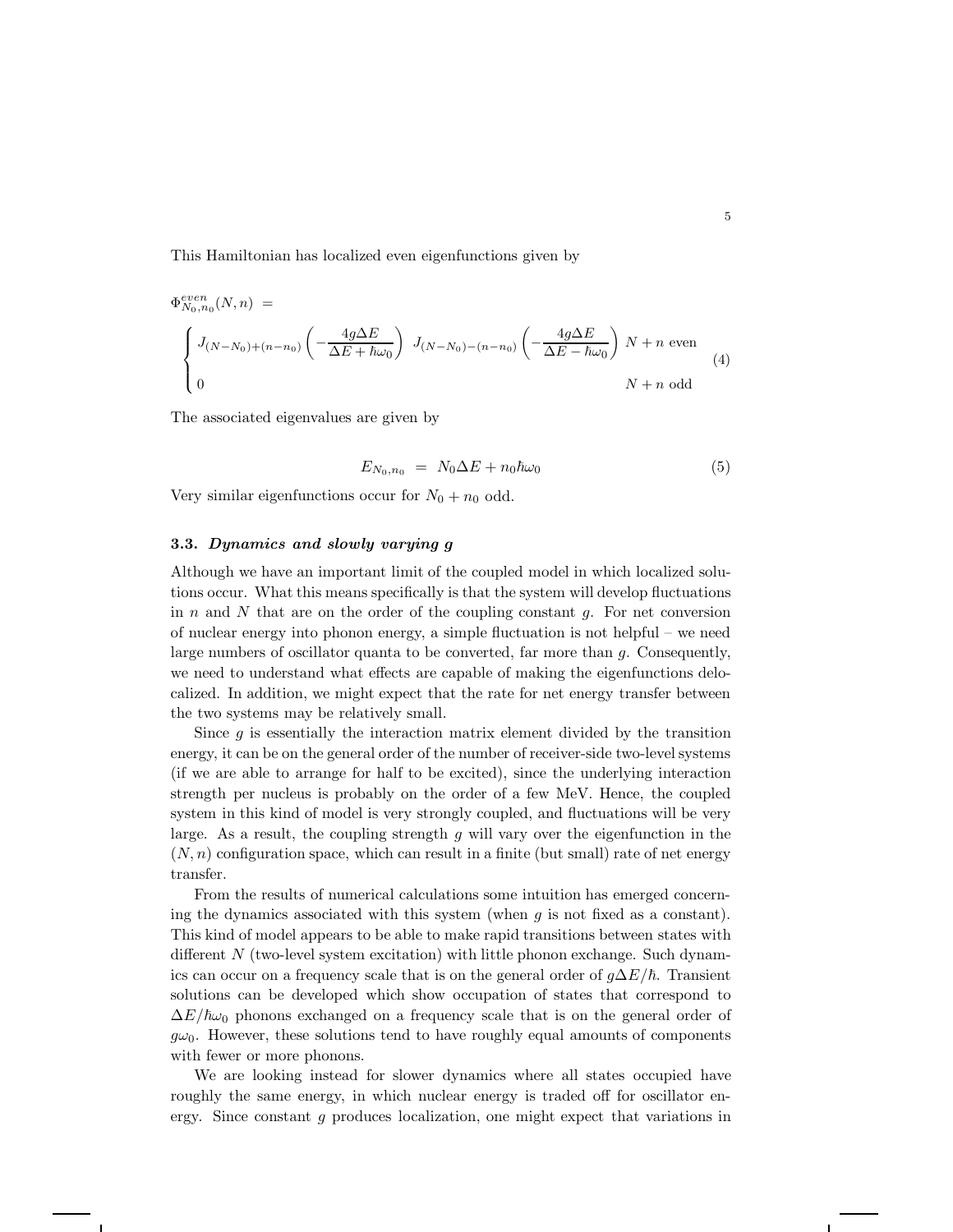

Figure 3. Spread in oscillator number  $\Delta n$  (upper points) and in Dicke number  $\Delta N$  (lower points) for eigenfunctions centered near  $\langle N \rangle = 8$  and  $\langle N \rangle = 10$ . The calculations performed for a set of 15 two-level systems coupled to an oscillator with large n.

g will be responsible for delocalization and consequently net energy exchange between the coupled systems. To study this we have in earlier work carried out a change of basis in which the  $(N, n)$  configuration space is replaced by an expansion in the localized basis functions discussed above. The general conclusion is that under conditions where the approach is valid (slowly varying  $q$ ), the system would be expected to develop localized solutions made up of superpositions of localized basis functions.

# **4. Delocalization**

There are perhaps some positive things to be said about the problem of delocalization. Suppose one simply sets up the coupled Hamiltonian and begins solving for eigenfunctions, keeping track of how localized the eigenfunctions are as a function of model parameters. To simplify things, consider the limit where the number of oscillator quanta is sufficiently large that q does not depend on  $n$ . If we focus on finite models, and look at the eigenfunctions that are roughly centered near the midrange of the problem in  $n$  and in  $N$ , we find a number of interesting conclusions. At small g, we see localization, which can be measured quantitatively through the ratio of the spread in  $n$  compared to the spread in  $N$ 

$$
r = \frac{\Delta n}{\Delta N} \tag{6}
$$

In the case of localized solutions, this ratio is essentially unity. As  $q$  increases, the eigenfunctions begin to approach the boundaries in  $N$ , which keeps them from expanding arbitrarily in this direction, and which also causes them to elongate in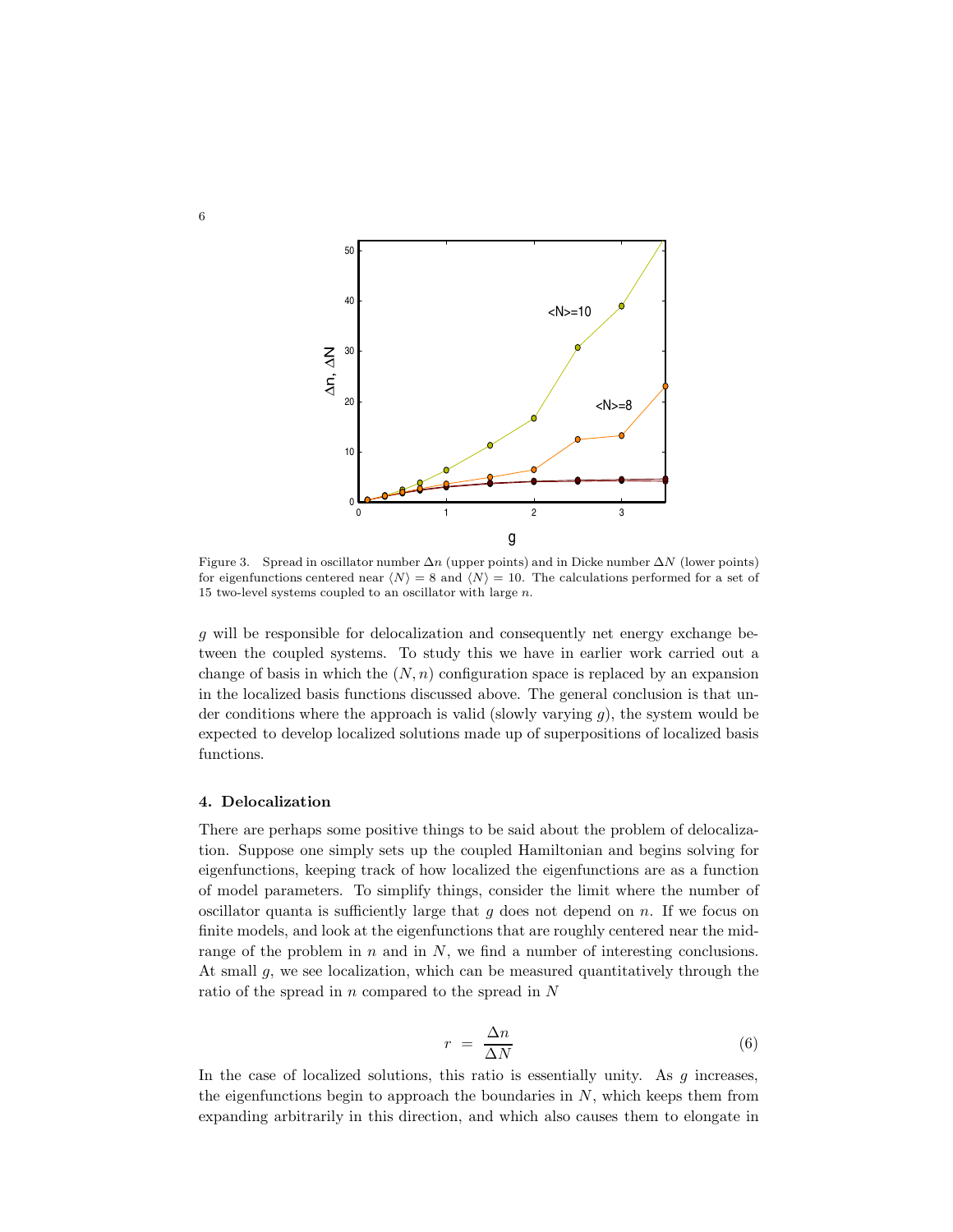the  $n$  direction (since the underlying symmetry that causes localization becomes broken). This effect is illustrated in Figure 3 in the case of 15 two-level systems.

To understand the associated dynamics we have done some computations in order to find out at what frequencies dynamical transitions occur. In the calculations so far there is a strong response (as measured through off-diagonal matrix elements  $\langle \Phi_i|n|\Phi_j\rangle$  at

$$
\delta \epsilon = 2\hbar \omega_0 \tag{7}
$$

There are also lesser contributions at both lower and higher frequencies. The model then has in it a characteristic time  $(1/2\omega_0)$  to transfer some unit of energy between the two systems. It remains to be determined whether this is a local oscillation, or whether it is characteristic of a more extended transfer process.

#### **5. Dynamics of coupled Dicke systems**

Based on the discussion above, we are motivated to consider a new kind of model to describe the dynamics of the  $D_2$  system and the coupled receiver system. If we assume that significant conversion of excitation on the receiver side to phonons is slow, then it seems productive to neglect it completely in order to develop a description of the excitation transfer dynamics associated with the populations.

There is the question of resonance. On the one hand, there is no reason to expect there to be receiver nuclei transitions that are matched to the energy difference between  $D_2$  and <sup>4</sup>He. On the other hand, there is no excitation transfer between unmatched Dicke systems in the limit of hindered coupling and no phonon exchange. This sharply limits the possibilities. If the energy of the nuclear excitation is fixed and off of resonance, then the energy difference must be made up through phonon exchange in the strongly-coupled oscillator and Dicke system on the receiver side. Alternatively, it may be the case that the nuclear excitation energy on the receiver side is determined by the energy involved in the excitation transfer. The argument in support of this is that one would expect the nuclei to have a very broad energy response (perhaps roughly proportional to the giant dipole response, but not the same since our excitation is not dipolar) under the conditions of excitation transfer. After all, if a quantum of energy is transferred, and if the nuclear system does not loose the energy, then it should be available for transferring back. Overall in this scenario the transfer process would create a precise resonance.

From our perspective, either scenario is consistent in principle with the discussion which follows. There is a price to be paid, however, if the energy difference must be made up by phonon exchange. That price is a substantial reduction in efficiency, since it would be that the associated "oscillator strength" of the hybrid system must have a large energy spread.

# **5.1.** *Evolution of resonant coupled Dicke systems*

Excitation transfer between resonant Dicke systems is governed by the Hamiltonian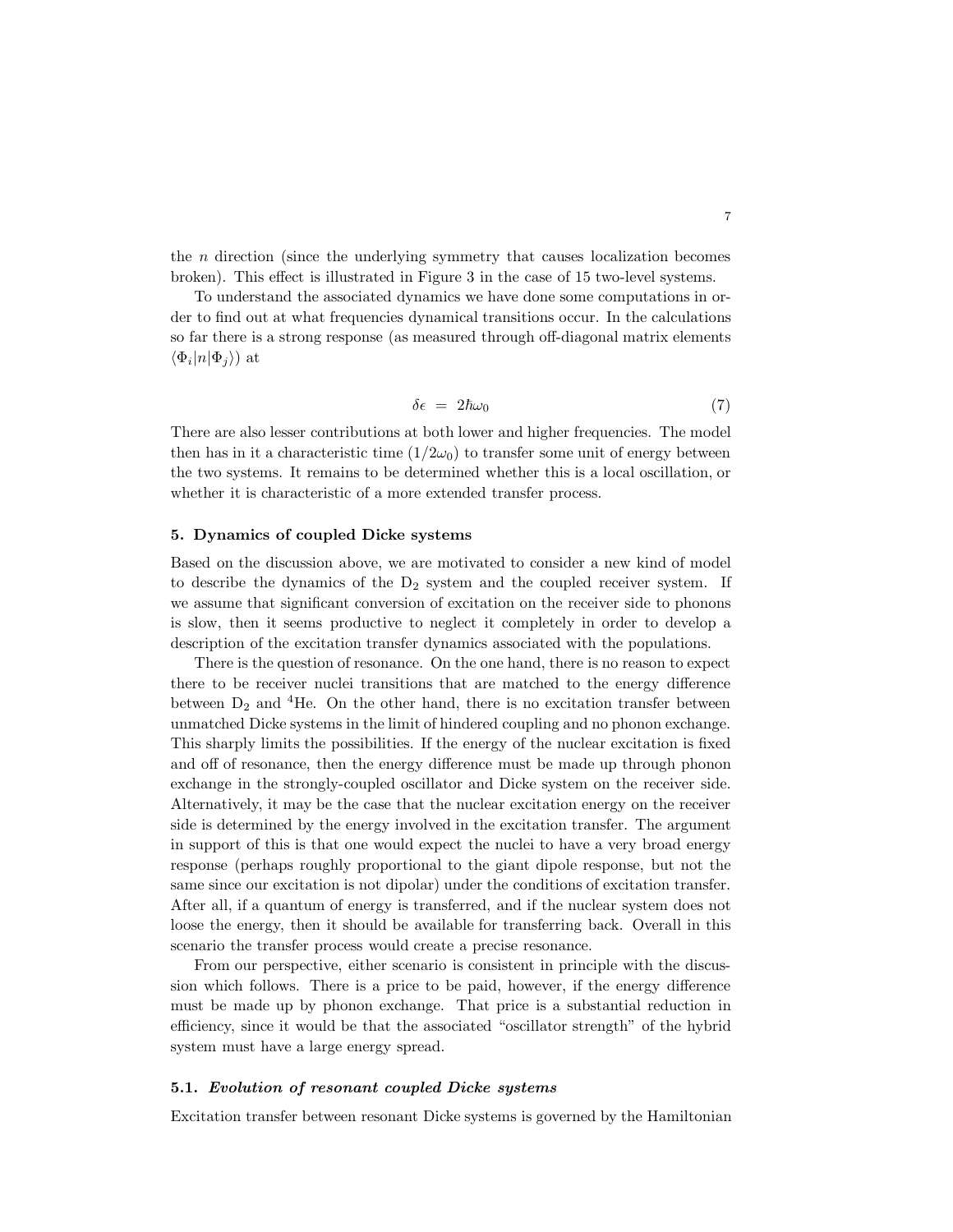$$
\hat{H} = \frac{\Delta E}{2} \hat{\Sigma}_z^{(1)} + \frac{\Delta E}{2} \hat{\Sigma}_z^{(2)} + V e^{-G} \left[ \hat{\Sigma}_+^{(1)} \hat{\Sigma}_-^{(2)} + \hat{\Sigma}_-^{(1)} \hat{\Sigma}_+^{(2)} \right] \tag{8}
$$

The development of evolution equations for expectation values of the pseudospin operators is highly nontrivial in the general case, and does not appear to lead to useful results. However, we have had success developing an approximate Ehrenfest calculation by adopting a restricted basis composed of degenerate states. The results of the Ehrenfest analysis, augmented empirically with loss, results in the following coupled equations

$$
\frac{d}{dt}n_1(t) = v_1(t) \qquad \qquad \frac{d}{dt}v_1(t) + \frac{v_1(t)}{T} = a(t) \qquad (9)
$$

$$
\frac{d}{dt}n_2(t) + \frac{n_2(t)}{T} = v_1(t) \qquad \frac{d}{dt}v_2(t) + \frac{v_2(t)}{T} = -a(t) \qquad (10)
$$

where

$$
a(t) = \frac{2V^2 e^{-2G}}{\hbar^2} \Biggl\{ [N_1 - n_1(t)][N_2 - n_2(t)][n_2(t) - n_1(t)] + n_1(t)n_2(t)[N_1 - n_1(t) - N_2 + n_2(t)] + [N_1 - n_1(t)]n_2(t) - [N_2 - n_2(t)]n_1(t) \Biggr\}
$$
(11)

Here  $n_1(t)$  and  $n_2(t)$  are the average number of excited states in system 1 (D<sub>2</sub> side) and system 2 (receiver side), and  $v_1(t)$  and  $v_2(t)$  are the associated velocities. The acceleration is  $a(t)$ . The Dicke number for the two sides are  $N_1$  and  $N_2$ , which can be as large as the total number of nuclei involved on each side.

#### **5.2.** *Example*

In Figure 4 we show results from a numerical calculation of the evolution equations for resonantly coupled Dicke systems. In this calculation we have assumed that there are ten times more receiver side nuclei in the ground state than there are  $D_2$ molecules in the upper state. In addition, we have set the relaxation time to be matched to the coherent transfer rate. If we use a much slower relaxation time, then we observe population returning from the receiver side. If we use a much faster relaxation time, then we observe a slower net transfer of excitation. The problem in this case is that if the receiver-side nuclei decay rapidly, then there are relatively few around to provide a (receiver-side) Dicke enhancement of the acceleration. In essence, the fastest net energy generation rate is obtained when we match the excitation transfer rate with the receiver-side loss.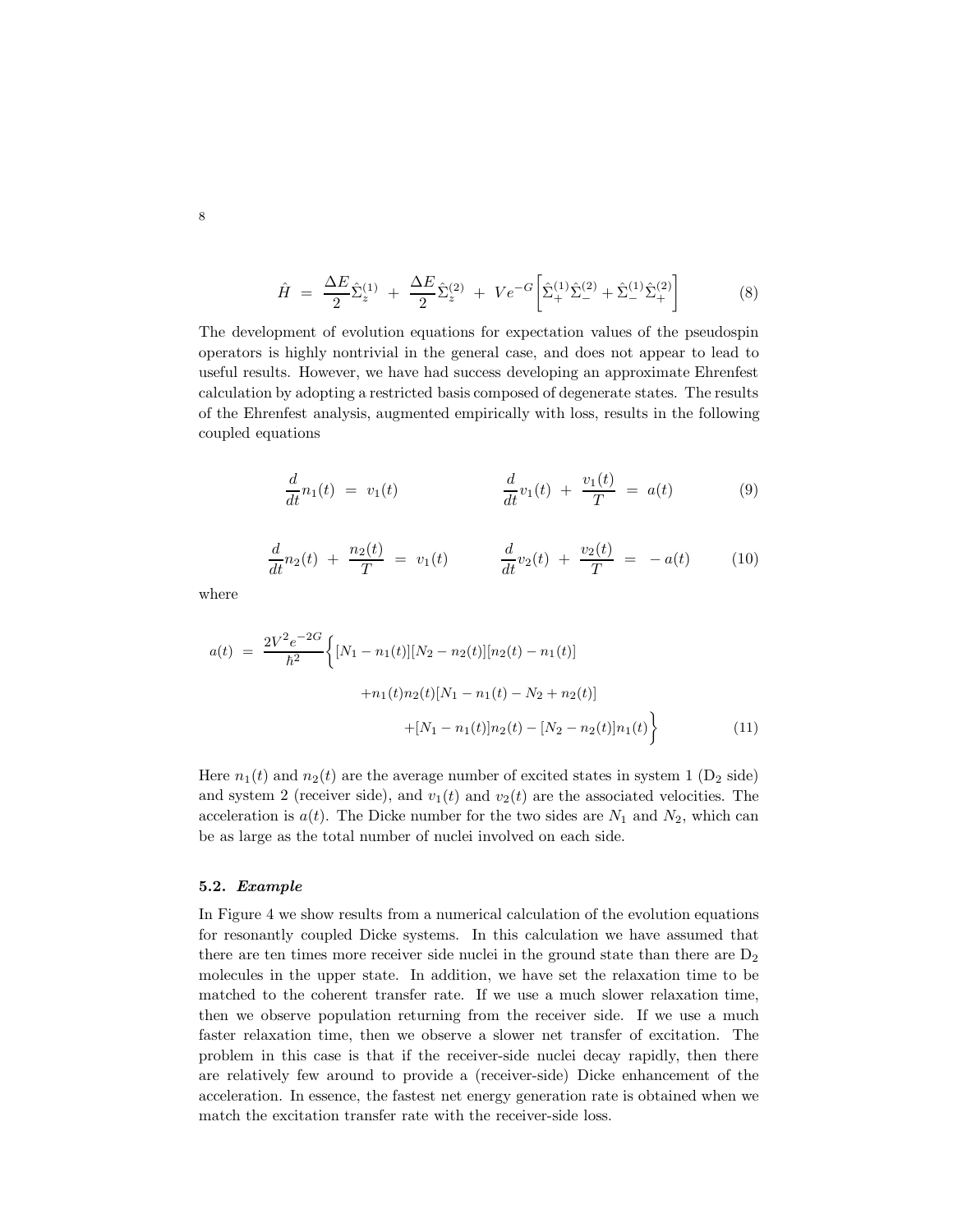

Figure 4. Calculation of normalized populations  $x(t) = n_1(t)/N_1$  and  $y(t) = n_2(t)/N_1$  as a function of normalized time for conditions in which  $N_2 = 10N_1$ .

# **6. Avoidance of loss**

We have noted previously in our quantum flow calculations that the probability amplitude tends to avoid regions of high loss. A very much simplified version of this argument can be given. Consider the situation of two states that are coupled, one loss free and the other with high loss:

$$
i\hbar \frac{\partial}{\partial t} c_0(t) = H_0 c_0(t) + V_{01} c_1(t) \tag{12}
$$

$$
i\hbar \frac{\partial}{\partial t} c_1(t) = \left[ H_1 - i \frac{\hbar \gamma_1}{2} \right] c_1(t) + V_{10} c_0(t) \tag{13}
$$

We initialize the system such that  $c_0(0) = 1$ , and ask what happens later on. The exact solution is more complicated than what we are interested in here; however, a useful simplification is allowed if we assume that the level 1 loss is very strong. In this case,  $c_0$  decays slowly as we will find, and we may assume that the  $c_1(t)$ probability amplitude is determined in the steady state by

$$
c_1(t) = \left[ E - H_1 + i\hbar \gamma_1/2 \right]^{-1} V_{10} \ c_0(t) \tag{14}
$$

with  $E$  approximately  $H_0$ . The resulting evolution of level 0 is then

$$
i\hbar \frac{\partial}{\partial t} c_0(t) = H_0 c_0(t) + \frac{|V_{01}|^2}{E - H_1 + i\hbar \gamma_1/2} c_1(t)
$$
\n(15)

The effective loss seen by level 0 is then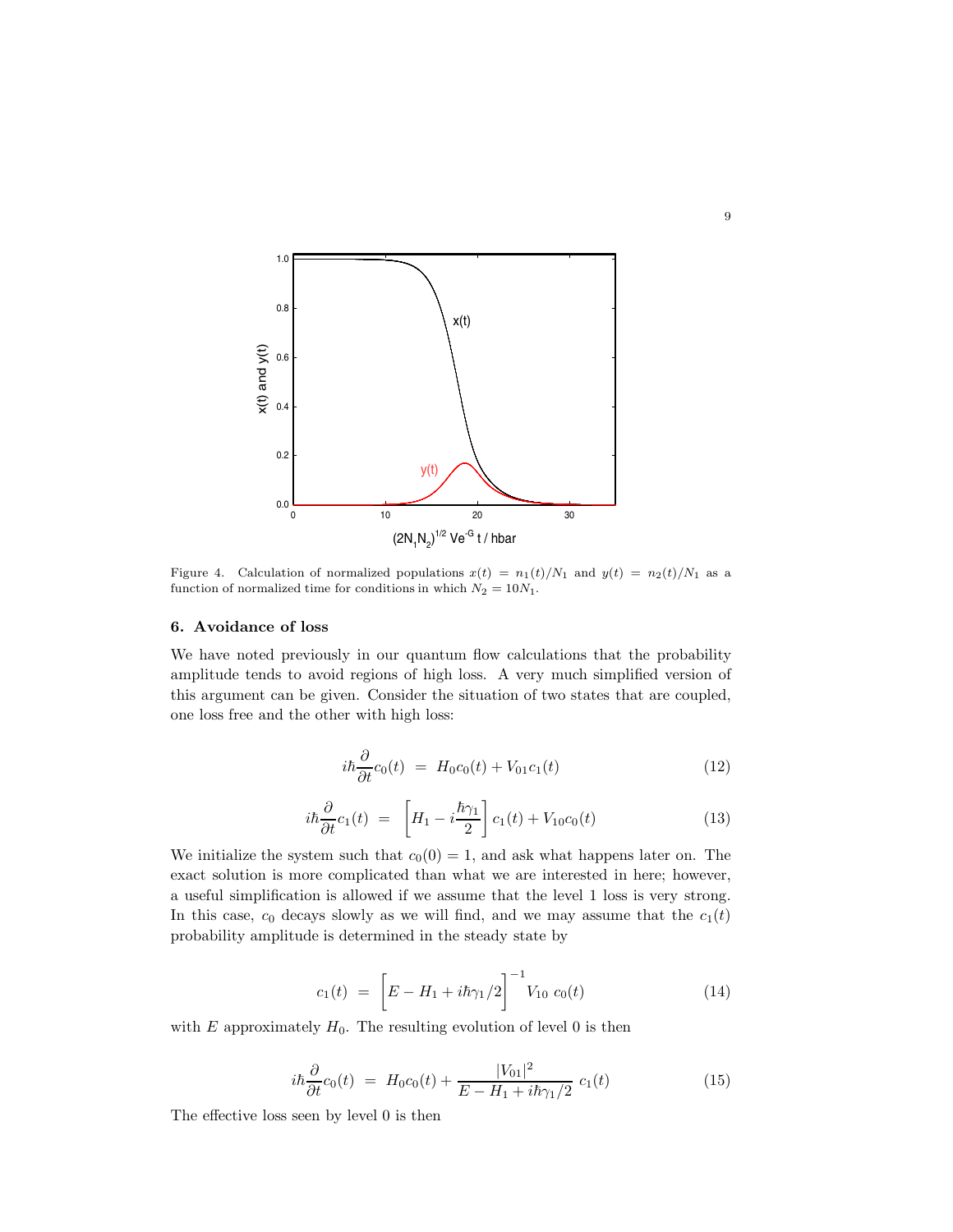$$
\gamma = \frac{|V_{01}|^2}{(E - H_1)^2 + (\hbar \gamma_1/2)^2} \gamma_1 \tag{16}
$$

Increasing the level 1 loss  $\gamma_1$  to ever larger values has the perhaps unexpected effect of decreasing the level 0 loss. In essence, the probability amplitude tends to avoid level 1 as it gets increasingly lossy. Alternatively, one can view this result as indicated that the maximum loss from level 0 is obtained when the loss is matched to the coherent transition rate.

# **7. Nuclear models**

We have made progress on the other half of the problem which involves the calculation of the nuclear response in the presence of phonon-mediated excitation transfer. The calculation of phonon exchange matrix elements requires the inclusion of the nuclear center of mass coordinates as phonon operators. Results relevant to such calculations for the four-body problem is discussed in another paper submitted to this proceedings. [6]

We have in addition developed a new strategy for the calculation of the nuclear response which may be worth discussing briefly. The lattice generalization of the resonating group method that we have developed allows us to include phonon exchange explicitly in calculating nuclear interaction matrix elements. It seems that the most relevant and perhaps cleanest calculation which is needed is a second-order process in which an initial nuclear system receives energy via excitation transfer in a first phonon mediated strong force interaction, then evolves as a daughter plus neutral, and after a while makes a transition to a final state nuclear system. The basic interaction matrix element can be represented as

$$
M_{fi}(E) = \left\langle \Psi_f(\mathbf{q}) \Phi_f(\xi_1, \cdots, \xi_A) | V_N | \Phi_{int}[E - \hat{H}_{int}]^{-1} \langle \Phi_{int} | V_N | \Phi_i(\xi_1, \cdots, \xi_A) \Psi_i(\mathbf{q}) \rangle \right\rangle
$$
\n(17)

In the initial state, we see an internal nuclear wavefunction  $\Phi_i(\xi_1, \dots, \xi_A)$ , with  $\xi_j$ as relative nucleon coordinates, embedded in a lattice (or condensed matter system) described by  $\Psi_i(\mathbf{q})$ . Transitions are mediated by the strong force, described here by the nuclear potential  $V_N$ . The intermediate internal nuclear wavefunctions for the different possible intermediate configurations are Φ*int*. The lattice wavefunction in the intermediate state is implied through the specific bra and ket arrangements, but since there is a neutral involved in the intermediate state, the phonon modes of the lattice wavefunction are rotated through a Duschinsky transform (leading to intermediate wavefunctions of the form  $\Psi_{int}(\mathbf{A} \cdot \mathbf{q})$ . Finally, the neutral and daughter come back together through the second potential interaction, producing final state nuclear  $\Phi_f(\xi_1, \dots, \xi_A)$  and lattice wavefunctions  $\Psi_f(\mathbf{q})$ . In this case,

10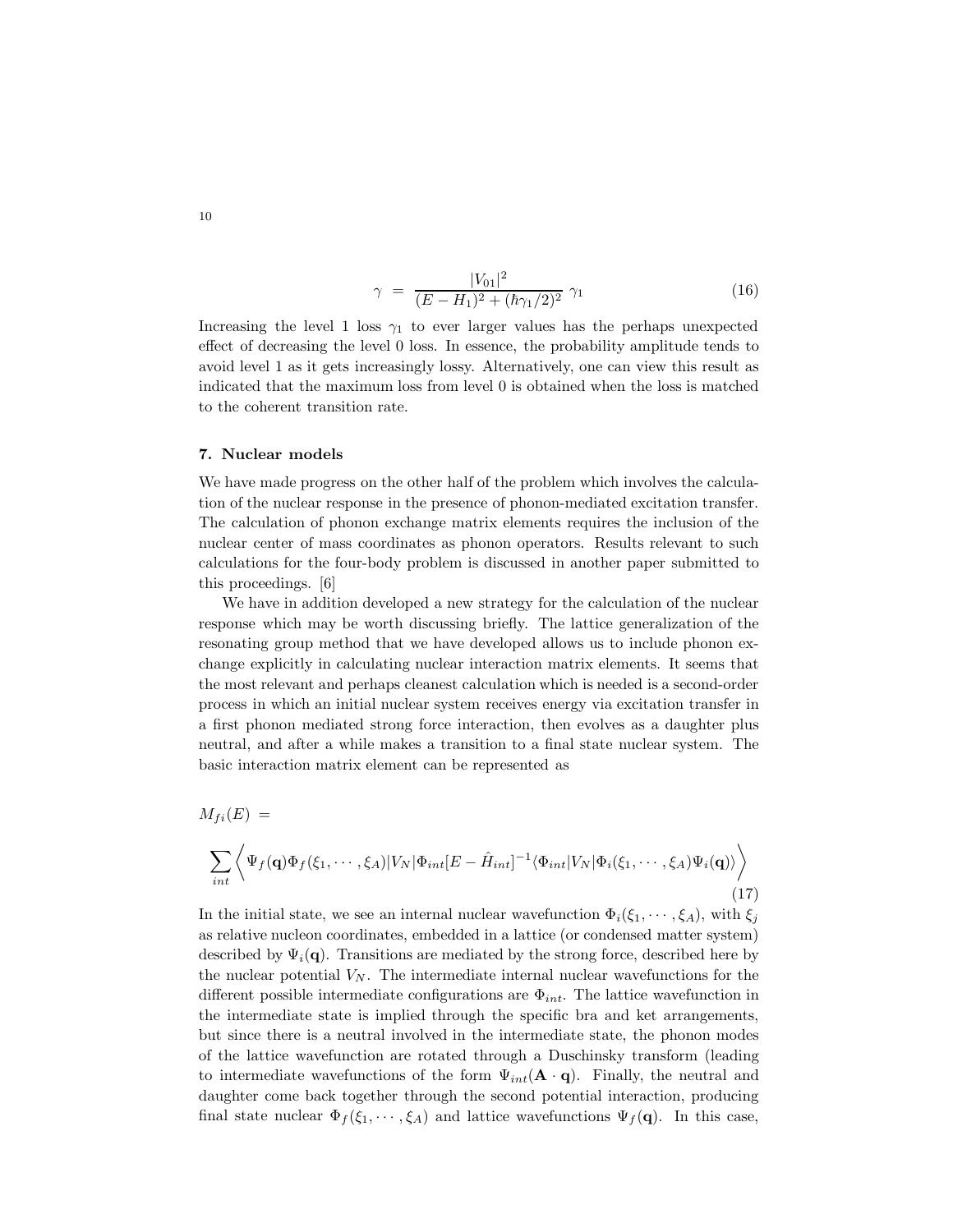

Figure 5. Feynman-type diagram for matrix element involving intermediate lattice plus neutral states.

the phonon basis for the initial and final state lattice wavefunctions are locally the same, since there is no net mass change. There could be rearrangements in either the initial or final state systems, such as would occur if  $D_2$  or HT molecular systems are involved. However, when the nuclei are close enough to interact, the lattice will simply see four nucleons and two charges.

This basic calculation is involved both in phonon-mediated transitions of the form  $D_2 \to n+{}^3He \to {}^4He$  on the  $D_2$  side, as well as  ${}^AZ \to n^m+{}^{A-m}Z \to {}^AZ$  transitions on the receiver side. The matrix element can be represented by a Feynman-like diagram that is illustrated in Figure 5. Implicit in the expression for the matrix element and also in the diagram is the point of view that the lattice (or condensed matter system) separates from a neutral (in association with an excitation transfer event), evolves as a daughter lattice plus neutral in the intermediate state, and then comes back together to form the final state lattice. Instead of a vacuum language that focuses on nuclei and nucleons, in the formulation under discussion, the interaction is with a nuclei which is part of a lattice, and it is helpful to think of it as a neutral plus lattice separation. Such a view makes plain what the calculation involves at the outset, and makes clear that it is in fact a fundamentally different calculation than what is involved in related vacuum calculations.

#### **8. Summary**

We are moving toward viewing relevant models as involving the hindered coupling between a Dicke system for the  $D_2/4$ He side and a hybrid quantum system on the receiver side composed of one or more Dicke systems strongly coupled to one or more highly excited oscillators. In previous work, we have been interested in the possibility that loss can break the symmetry of the coupled oscillator and Dicke Hamiltonian in order to allow the conversion of nuclear energy to phonon energy.